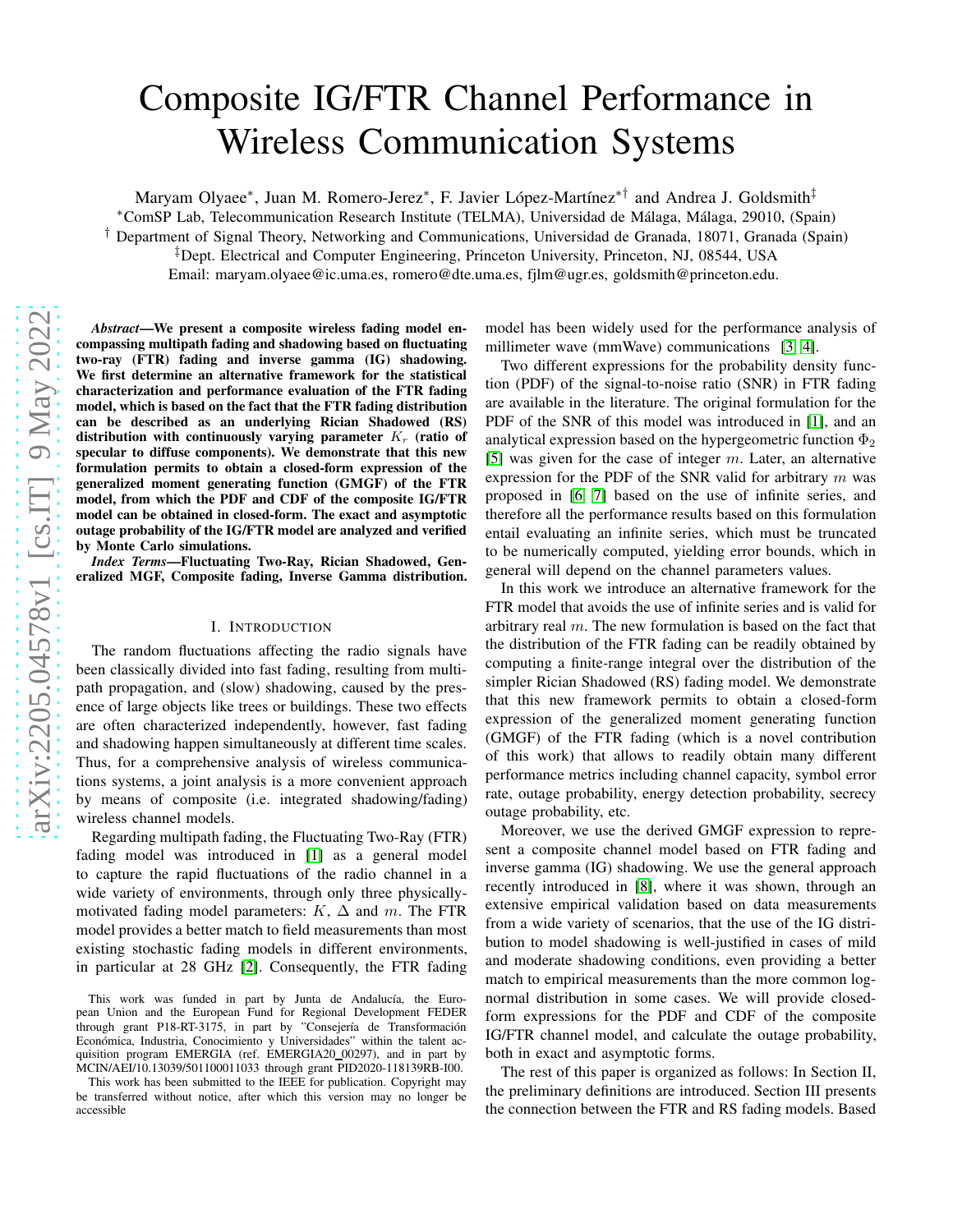on this connection, a mathematical framework to characterize the outage probability analysis on IG/FTR composite model is shown in Sectionv IV. Finally, Section V provides numerical and simulation results followed by the conclusions in Section VI.

#### II. PRELIMINARY DEFINITIONS

In the FTR fading model, the wireless channel consists of two fluctuating dominant waves, referred to as specular components, to which other diffusely propagating waves are added. The complex baseband received signal can be expressed as

$$
V = \sqrt{\zeta} V_1 \exp(j\phi_1) + \sqrt{\zeta} V_2 \exp(j\phi_2) + X + jY, \quad (1)
$$

where  $V_n$  and  $\phi_n$ , for  $n = 1, 2$ , represent, respectively, the average amplitude and the uniformly distributed random phase of the n-*th* specular component, such that  $\phi_n \sim \mathcal{U}[0, 2\pi)$ . The term  $X + jY$  is a complex Gaussian random variable, with  $X, Y \sim \mathcal{N}(0, \sigma^2)$ , representing the diffuse received signal component due to the combined reception of numerous weak scattered waves. On the other hand,  $\zeta$  is a unit-mean Gamma distributed random variable modulating the specular components, whose PDF is given by

$$
f_{\zeta}(u) = \frac{m^m u^{m-1}}{\Gamma(m)} e^{-mu}.
$$
 (2)

This model is conveniently expressed in terms of the parameters K and  $\Delta$ , defined as

$$
\Delta = \frac{2V_1V_2}{V_1^2 + V_2^2}, \quad K = \frac{V_1^2 + V_2^2}{2\sigma^2},\tag{3}
$$

where  $K$  denotes the power ratio of the specular components to the diffuse components, and  $\Delta$  provides a measure of the similarity of the two specular components, ranging from 0 (one specular component is absent) to 1 (the specular components have the same amplitude). Additionally, we define the ancillary random variable  $\theta \triangleq \phi_1 - \phi_2$ . Note that, as the phase difference is modulo  $2\pi$ ,  $\theta$  will be uniformly distributed, and therefore we can write  $\theta \sim \mathcal{U}[0, 2\pi)$ .

Throughout this paper, we characterize the distribution of the instantaneous envelope power  $\gamma = |V|^2$  at the receiver or, equivalently, the SNR with normalized noise power.

**Definition 1:** A random variable  $\gamma$  following a FTR distribution with parameters m, K,  $\Delta$  and mean  $\overline{\gamma}$  will be denoted by  $\gamma \sim \mathcal{FTR}(\overline{\gamma}, m, K, \Delta)$ , and its PDF will be denoted by  $f_{\gamma}^{\text{FTR}}(x; \overline{\gamma}, m, K, \Delta)$ , where the parameters may be dropped from the notation when there is no confusion.

**Definition 2:** A random variable  $\gamma$  following a squared RS distribution with parameters m,  $K_r$  and  $\overline{\gamma}$  will be denoted by  $\gamma \sim \mathcal{RS}(\overline{\gamma}, m, K_r)$ , and its PDF can be written as

$$
f_{\gamma}^{\text{RS}}(x; \overline{\gamma}, m, K_r) = \left(\frac{m}{m + K_r}\right)^m \frac{1 + K_r}{\overline{\gamma}}
$$

$$
\times \exp\left(-\frac{1 + K_r}{\overline{\gamma}}x\right) {}_1F_1\left(m; 1; \frac{K_r\left(1 + K_r\right)}{\overline{\gamma}\left(m + K_r\right)}x\right), \quad (4)
$$

where  $_1F_1(\cdot)$  is the confluent hypergeometric function of the first kind [\[9,](#page-5-2) eq. (9.210.1)],  $\overline{\gamma} = 2\sigma^2(1+K_r)$ , and  $K_r = \frac{\Omega}{2\sigma^2}$ , where  $\Omega$  and  $2\sigma^2$  are the powers of the specular and diffuse components, respectively.

# III. FTR FORMULATION AS A CONTINUOUS MIXTURE OF RS VARIATES

In this section, we explore the connection between the FTR and the RS fading models. We demonstrate that the statistics of the RS fading can readily be extended to the FTR case.

### *A. Connection between the FTR and the RS fading models*

The PDF of the power of a wireless channel consisting of N specular components and a diffuse complex Gaussian component was obtained in [\[10\]](#page-5-3) in terms of the powers of the individual components. Thus, for the case  $N = 2$ , the PDF of a random variable  $\gamma \sim \mathcal{FTR}(\overline{\gamma}; m, K, \Delta)$ , can be written as continuous mixture of squared RS variates as

<span id="page-1-0"></span>
$$
f_{\gamma}^{\text{FTR}}(x; \overline{\gamma}, m, K, \Delta)
$$
  
=  $\frac{1}{\pi} \int_{0}^{\pi} f_{\gamma|\theta}^{\text{RS}}(x; \overline{\gamma}, m, K(1 + \Delta \cos(\theta)) d\theta, (5))$ 

with  $\gamma|\theta \sim \mathcal{RS}(\overline{\gamma}, m, K(1 + \Delta \cos(\theta))).$ 

**Remark 1.** It must be noted that the factor  $\frac{\overline{\gamma}(\theta)}{1+K_r(\theta)}$  remains *invariant in the transformation defined in* [\(5\)](#page-1-0)*, and in all subsequent expressions derived from it. This is due to the fact that parameters* K *and*  $\overline{\gamma}$  *of the FTR model are related by the expression*  $\bar{\gamma} = (V_1^2 + V_2^2 + 2\sigma^2) = 2\sigma^2(1 + K)$ *. On the other hand, parameter*  $K_r$  *of the RS model in* [\(5\)](#page-1-0) *is a function of the particular realization of the RS fading, as it verifies*  $K_r(\theta) = K(1 + \Delta \cos(\theta))$ *. Therefore, the average power for the RS fading will depend also on* θ *according to*  $\overline{\gamma}(\theta) = 2\sigma^2 (1 + K_r(\theta))$ , *yielding*,

<span id="page-1-3"></span><span id="page-1-2"></span>
$$
\frac{\overline{\gamma}(\theta)}{1 + K_r(\theta)} = 2\sigma^2 = \frac{\overline{\gamma}}{1 + K}.
$$
 (6)

<span id="page-1-4"></span>**Proposition 1.** *Let*  $\gamma \sim \mathcal{FTR}(\overline{\gamma}, m, K, \Delta)$ *, then, its PDF can be computed as*

$$
f_{\gamma}^{\text{FTR}}(x; \overline{\gamma}, m, K, \Delta)
$$
  
=  $\frac{1}{\pi} \int_{0}^{\pi} \left( \frac{m}{m + K(1 + \Delta \cos(\theta))} \right)^{m} \exp\left( -\frac{1 + K}{\overline{\gamma}} x \right)$   
 $\times \frac{1 + K}{\overline{\gamma}} {}_{1}F_{1} \left( m; 1; \frac{(1 + K) K(1 + \Delta \cos(\theta))}{\overline{\gamma} m + \overline{\gamma} K(1 + \Delta \cos(\theta))} x \right) d\theta.$  (7)

*Proof.* This expression is obtained by plugging [\(4\)](#page-1-1) into [\(5\)](#page-1-0) and considering [\(6\)](#page-1-2).  $\Box$ 

<span id="page-1-1"></span>It was demonstrated in [\[1\]](#page-4-0) that the FTR fading model collapses to the Hoyt fading model for  $m = 1$ . In this regard, it can be easily shown that the integral connection between the Hoyt and Rayleigh models presented in [\[11\]](#page-5-4) is actually a particular case of [\(7\)](#page-1-3) when  $m = 1$ .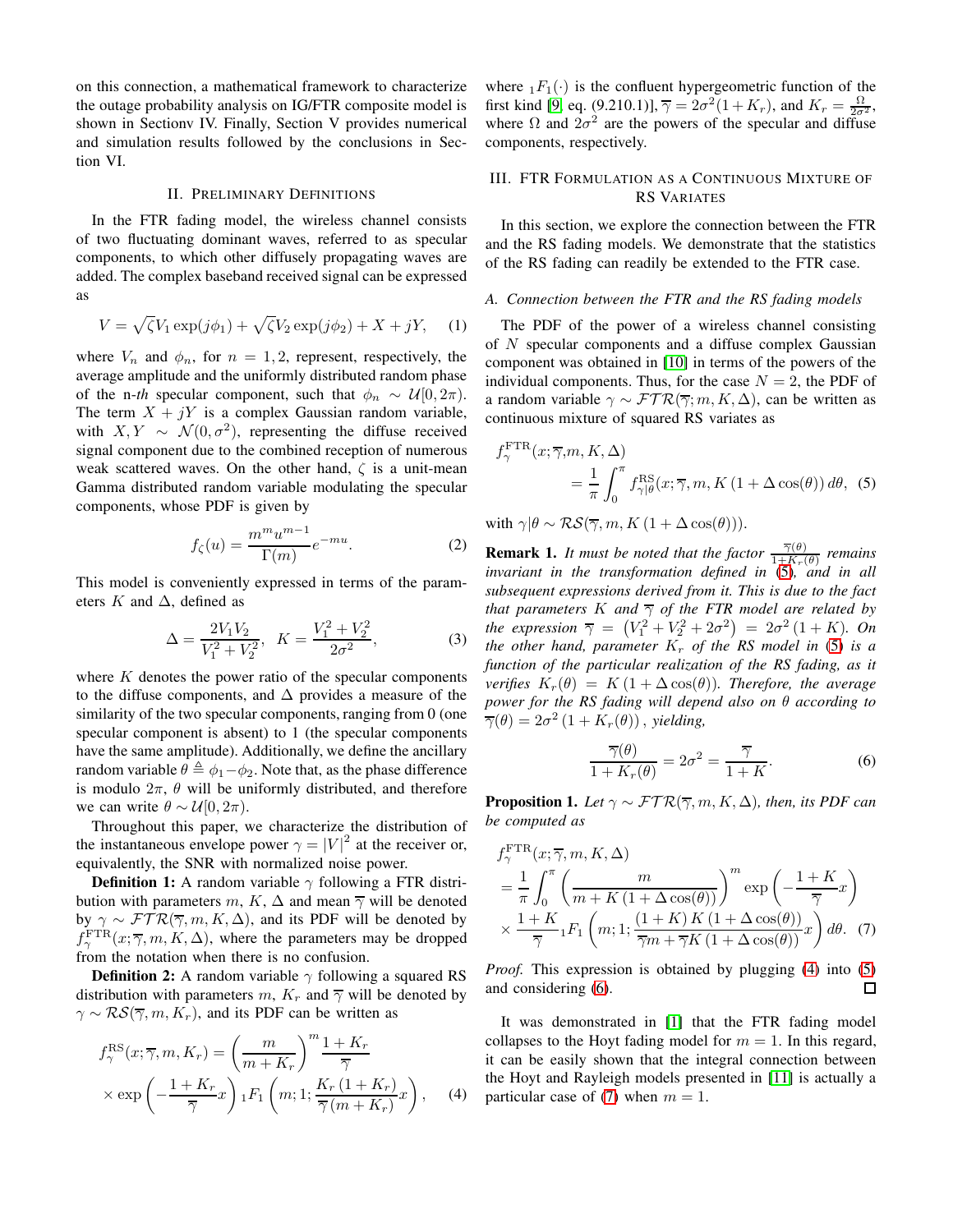Remark 2. *Proposition [1](#page-1-4) implies that, conditioning on* θ*, the FTR distribution is actually a RS distribution, and we can write the conditional PDF as*

$$
f_{\gamma|\theta}^{\text{FTR}}(x; m, K, \Delta) = f_{\gamma|\theta}^{\text{RS}}(x; m, K(1 + \Delta cos(\theta))) =
$$
  

$$
\left(\frac{m}{m + K(1 + \Delta cos(\theta))}\right)^m \frac{1 + K}{\overline{\gamma}} \exp\left(-\frac{1 + K}{\overline{\gamma}}x\right)
$$
  

$$
\times {}_{1}F_{1}\left(m; 1; \frac{K(1 + K)(1 + \Delta cos(\theta))}{\overline{\gamma}m + K\overline{\gamma}(1 + \Delta cos(\theta))}x\right),
$$
 (8)

*which will be used in subsequent derivations.*

**Proposition 2.** Let  $\gamma \sim \mathcal{FTR}(\overline{\gamma}, m, K, \Delta)$ , then, its cumula*tive distribution function (CDF) can be calculated as*

$$
F_{\gamma}^{\text{FTR}}(x; m, K, \Delta)
$$
  
=  $\frac{1}{\pi} \int_0^{\pi} \frac{1+K}{\overline{\gamma}} x \left( \frac{m}{m+K(1+\Delta \cos(\theta))} \right)^m \times$   
 $\Phi_2 \left( 1-m, m; 2; -\frac{1+K}{\overline{\gamma}} x; \frac{-(1+K) mx}{\overline{\gamma}(m+K(1+\Delta \cos(\theta)))} \right) d\theta,$  (9)

*where* Φ<sup>2</sup> *is the bivariate confluent hypergeometric function defined in [\[5,](#page-4-4) p. 34, eq. (8)]. An efficient algorithm to compute this function can be found in [\[12\]](#page-5-5).*

*Proof.* This expression is readily obtained from [\[10\]](#page-5-3) for the case  $N = 2$  and considering [\(6\)](#page-1-2).  $\Box$ 

#### *B. Generalized MGF*

The generalized MGF is an important statistical function relevant to wireless communication theory, as it naturally appears when analyzing different scenarios such as energy detection probability, outage probability with co-channel interference in interference limited scenarios, physical layer security analysis [\[13\]](#page-5-6), or in the context of composite fading channel modeling [\[8\]](#page-5-1). The GMGF of a random variable  $X$  is defined:

$$
M_X^{(n)}(s) = \int_0^\infty x^n \exp(xs) \, f_X(x) dx. \tag{10}
$$

Note that in the case of  $n \in \mathbb{N}$ , the generalized MGF coincides with the  $n^{th}$  order derivative of the MGF.

**Lemma 1.** Let  $\gamma \sim \mathcal{FTR}(\overline{\gamma}; m, K, \Delta)$ , then, the GMGF of  $\gamma$  *can be obtained in closed-form as [\(11\)](#page-3-0), where*  ${}_2F_1(\cdot)$  *is the Gaussian hypergeometric function [\[9,](#page-5-2) eq. (9.100)] and where*  $(a)_n$  *is the Pochhammer symbol.* 

*Proof.* The conditional generalized MGF can be written by plugging  $(8)$  into  $(10)$ , i.e.:

$$
M_{\gamma|\theta}^{(n)}(s) = \int_0^\infty x^n \exp(xs) \left(\frac{m}{m + K(1 + \Delta \cos(\theta))}\right)^m
$$
  
 
$$
\times \frac{1 + K}{\overline{\gamma}} \exp\left(-\frac{1 + K}{\overline{\gamma}}x\right)
$$
  
 
$$
\times \ {}_1F_1\left(m; 1; \frac{K(1 + K)(1 + \Delta \cos(\theta))}{\overline{\gamma}m + K\overline{\gamma}(1 + \Delta \cos(\theta))}x\right) dx.
$$
 (12)

The integral in [\(12\)](#page-2-2) can be solved with the help of [\[9,](#page-5-2) eq.  $(7.621.4)$ ] as

 $(1)$ 

<span id="page-2-0"></span>
$$
M_{\gamma|\theta}^{(n)}(s) =
$$
  
\n
$$
\left(\frac{m}{m+K+K\Delta\cos(\theta)}\right)^{m} \frac{(1+K)\Gamma(n+1)}{(1+K-\overline{\gamma}s)^{n+1}} \overline{\gamma}^{n} \times
$$
  
\n
$$
{}_{2}F_{1}\left(m,n+1;1;\frac{(1+K)(K+K\Delta\cos(\theta))}{(m+K+K\Delta\cos(\theta))(1+K-\overline{\gamma}s)}\right)
$$
  
\n
$$
= \left(\frac{m(1+K-\overline{\gamma}s)}{m(1+K)-(m+K+K\Delta\cos(\theta))\overline{\gamma}s}\right)^{m}
$$
  
\n
$$
\times \frac{(1+K)\Gamma(n+1)}{(1+K-\overline{\gamma}s)^{n+1}} \overline{\gamma}^{n} \times
$$
  
\n
$$
{}_{2}F_{1}\left(m,-n;1;-\frac{(1+K)(K+K\Delta\cos(\theta))}{m(1+K)-(m+K+K\Delta\cos(\theta))\overline{\gamma}s}\right),
$$
\n(13)

where the last equality is obtained with the help of [\[9,](#page-5-2) eq.  $(9.131)$ ]. Besides, based on [\[5,](#page-4-4) p.17 eq. (12)] for integer n, the hypergeometric function can be written as

$$
{}_{2}F_{1}(m, -n; c; z) = {}_{2}F_{1}(-n, m; c; z)
$$

$$
= \sum_{l=0}^{n} (-1)^{l} {n \choose l} \frac{(m)_{l}}{(c)_{l}} z^{l}, \qquad (14)
$$

thus, the conditional GMGF is determined as

$$
M_{\gamma|\theta}^{(n)}(s) = n! \frac{m^m (1 + K - \overline{\gamma}s)^m}{(1 + K - \overline{\gamma}s)^{n+1}} \overline{\gamma}^n \sum_{l=0}^n {n \choose l} \frac{(m)_l}{l!} \times \frac{(1 + K)^{l+1} K^l (1 + \Delta \cos(\theta))^l}{[m (1 + K) - (m + K + K\Delta \cos(\theta)) \overline{\gamma}s]^{l+m}}.
$$
\n(15)

Therefore, the unconditional GMGF will be given by

$$
M_{\gamma}^{(n)} = \frac{1}{\pi} \int_0^{\pi} M_{\gamma|\theta}^{(n)}(s) d\theta,
$$

<span id="page-2-1"></span>and with the help of integral I1 solved in the Appendix the proof is completed. 口

It should be noted that [\(11\)](#page-3-0) is valid for all possible values of the channel parameters when  $s$  is a non-positive real number (which is usually the case in communication theory applications), since for the Gaussian hypergeometric function  ${}_2F_1(a, b; c; z)$  in the expression it is always true that  $z \in \mathbb{R}$ with  $z \leq 0$ , which permits its computation using its integral representation [\[9,](#page-5-2) eq. (9.111)]. The moments of the distribution can be easily obtained from the GMGF by simply setting  $s = 0$ .

### IV. A COMPOSITE IG/FTR FADING MODEL

We now use the obtained GMGF to represent the composite IG/FTR channel model using the general approach in [\[8\]](#page-5-1).

<span id="page-2-2"></span>The received power of the composite IG/FTR model can be expressed as

$$
Z = \bar{Z}\mathcal{G}\mathcal{V},\tag{16}
$$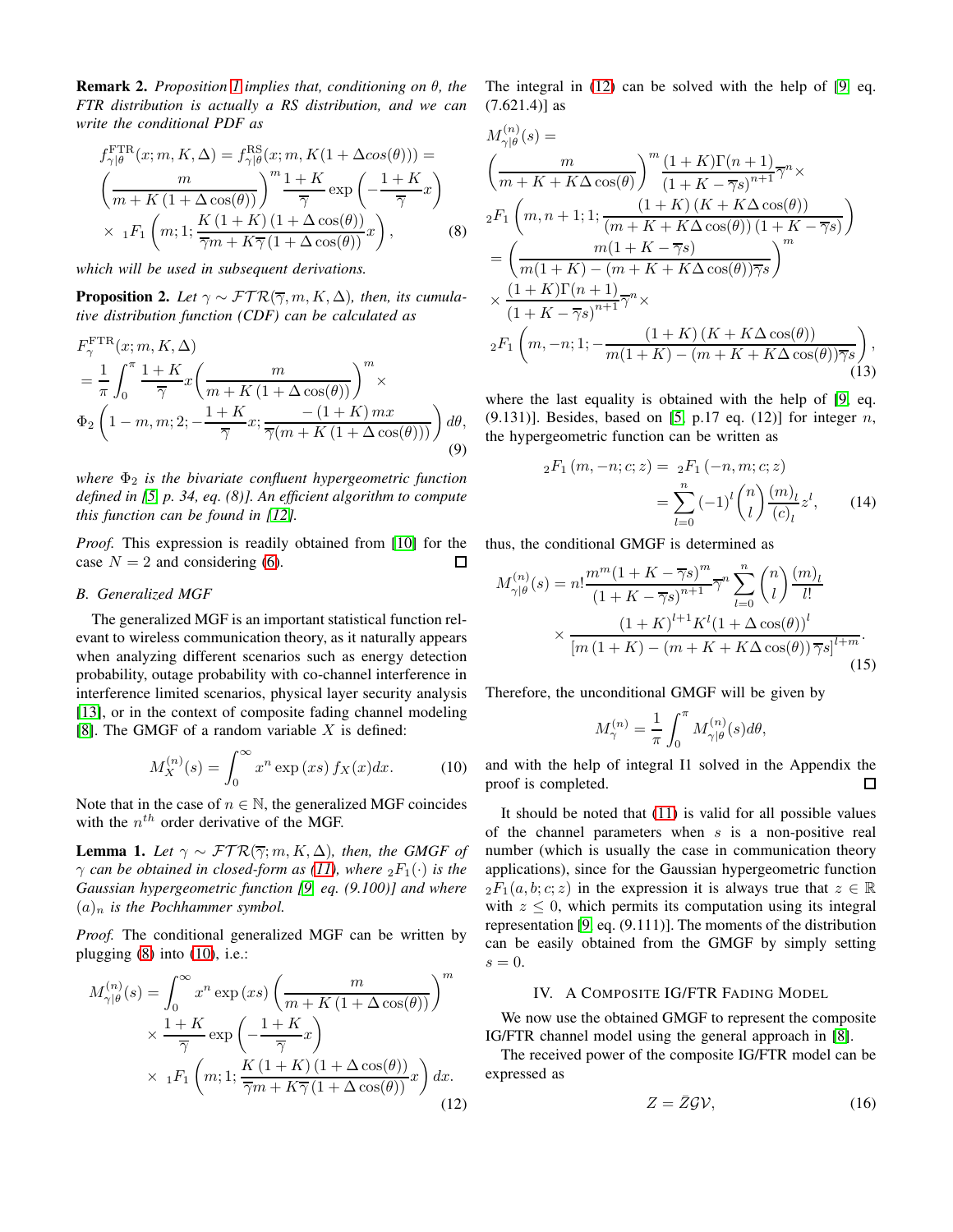$$
M_{\gamma}^{(n)}(s) = n! m^{m} (1 + K - \overline{\gamma}s)^{m-n-1} \overline{\gamma}^{n} \sum_{l=0}^{n} {n \choose l} \frac{(m)_{l}}{l!} \frac{(1 + K)^{l+1} K^{l}}{[m (1 + K) - (m + K - K\Delta) \overline{\gamma}s]^{m+l}} \times \sum_{q=0}^{l} {l \choose q} (1 - \Delta)^{l-q} (2\Delta)^{q} \frac{\Gamma(\frac{1}{2} + q)}{\sqrt{\pi} \Gamma(q+1)} {}_{2}F_{1} \left(m + l, \frac{1}{2} + q; q+1; \frac{2K\Delta \overline{\gamma}s}{m (1 + K) - (m + K - K\Delta) \overline{\gamma}s}\right).
$$
 (11)

where  $\bar{Z} = \mathbb{E}\{Z\}$ , and  $\mathcal{G}, \mathcal{V}$  are independent random variables representing the shadowing and the fast fading with normalized power, respectively. Thus,  $G$  is an IG random variable with shape parameter  $\lambda$  and  $\mathbb{E}{\{\mathcal{G}\}} = 1$ , and V is the FTR random variable with parameters  $m, K, \Delta$ , and  $\bar{\gamma} = 1$ .

We will provide the PDF and CDF of the composite IG/FTR and obtain the outage probability. The PDF of  $Z$  can be obtained from the closed-form expression of the GMGF in [\(11\)](#page-3-0) and [\[8,](#page-5-1) eq. 12] as

$$
f_Z(z) = \frac{\bar{Z}^{\lambda}(\lambda - 1)^{\lambda}}{z^{\lambda + 1}\Gamma(\lambda)} M_{\mathcal{V}}^{(\lambda)}\left(\frac{(1 - \lambda)\bar{Z}}{z}\right),\qquad(17)
$$

and the CDF of Z for integer  $\lambda$ , by using [\[8,](#page-5-1) eq. 22] and [\(11\)](#page-3-0), is expressed as

$$
F_Z(z) = \sum_{n=0}^{\lambda - 1} \frac{\bar{Z}^n (\lambda - 1)^n}{z^n \Gamma(n+1)} M_V^{(n)} \left( \frac{(1 - \lambda)\bar{Z}}{z} \right).
$$
 (18)

The PDF and CDF of the received signal amplitude  $R$  can be obtained by means of the transformation  $Z = R^2$ , from which they can be calculated, respectively, as  $f_R(r) = 2r f_Z(r^2)$  and  $F_R(r) = F_Z(r^2)$ .

Considering that the SNR at the receiver is defined as

$$
\gamma_z = \frac{\bar{\gamma}_z Z}{\bar{Z}},\tag{19}
$$

where  $\bar{\gamma}_z = \mathbb{E}\{\gamma_z\}$ , then the outage probability is given by [\[14\]](#page-5-7)

$$
P_{\text{out}}^{\text{IG/FTR}}(\gamma_{th}) \triangleq P(\gamma_z < \gamma_{th}) = F_{\gamma_z}(\gamma_{th}) = F_Z(\bar{Z}\gamma_{th}/\bar{\gamma}_z),\tag{20}
$$

where  $\gamma_{th}$  is the SNR threshold for reliable communication, and the CDF  $F_Z(z)$  is given in [\(18\)](#page-3-1). Therefore, the asymptotic outage probability can be achieved by  $\bar{\gamma}_z \to \infty$ . Using an asymptotic approximation for the FTR CDF in [\[15,](#page-5-8) eq. 18] and the asymptotic outage probability for IG-based composite fading models for  $\lambda > 1$  in [\[8,](#page-5-1) eq. 33], the composite IG/FTR asymptotic outage probability is given by

$$
P_{\text{out}}^{\text{IG/FTR}}(\gamma_{th}|\bar{\gamma}_z \to \infty) \approx \frac{\Gamma(\lambda+1)}{\Gamma(\lambda)(\lambda-1)} \frac{(1+K)}{(1+\frac{K}{m})^m}
$$

$$
\times_2 F_1(\frac{m}{2}, \frac{1+m}{2}; 1; \frac{\Delta^2}{(\frac{m}{K}+1)^2}) \frac{\gamma_{th}}{\bar{\gamma}_z}, \qquad (21)
$$

where  ${}_2F_1(.)$  is the Gauss hypergeometric function.

<span id="page-3-0"></span>

<span id="page-3-2"></span><span id="page-3-1"></span>Fig. 1. Analysis and Monte-Carlo simulation of the PDF of  $\gamma$  under FTR fading obtained using the FTR-RS connection for  $m = 1.5, 3$ .

#### V. NUMERICAL RESULTS

In this section, numerical results obtained from our analytical derivations are presented for the new expression of the PDF of the FTR model, as well as for the PDF and the outage probability of the composite IG/FTR wireless channel model defined in the previous section. Results are validated by Monte Carlo simulations, showing an excellent agreement.

In Fig. [1,](#page-3-2) the PDF of the FTR fading model is plotted for two values of the m parameter: one integer  $(m = 3)$ and one non-integer  $m = 1.5$  which has been obtain from [\(7\)](#page-1-3). Simulation results show a perfect match to the analytical results in all cases.

Fig. [2](#page-4-6) depicts the PDF of the received signal amplitude for the IG/FTR channel model, for different values of the gamma distribution parameter  $\lambda$  and  $\overline{Z}$ . The theoretical plots perfectly agreed with the Monte-Carlo simulation. Independently of the FTR model parameters, it can be observed that smaller values of  $\lambda$  make PDFs more sparse, and larger values of  $\lambda$  decrease the shadowing severity. This effect is shown for different parameters of  $Z = 1, 5$ .

<span id="page-3-3"></span>Finally, Fig. [3](#page-4-7) plots the outage probability over IG/FTR fading in terms of the normalized threshold for different values of the FTR parameters  $(m \text{ and } K)$ . It can be observed that the asymptotic expression in [\(21\)](#page-3-3) perfectly fits the theoretical curves as  $\gamma_{th}/\gamma_z \rightarrow 0$ . As expected, increasing the K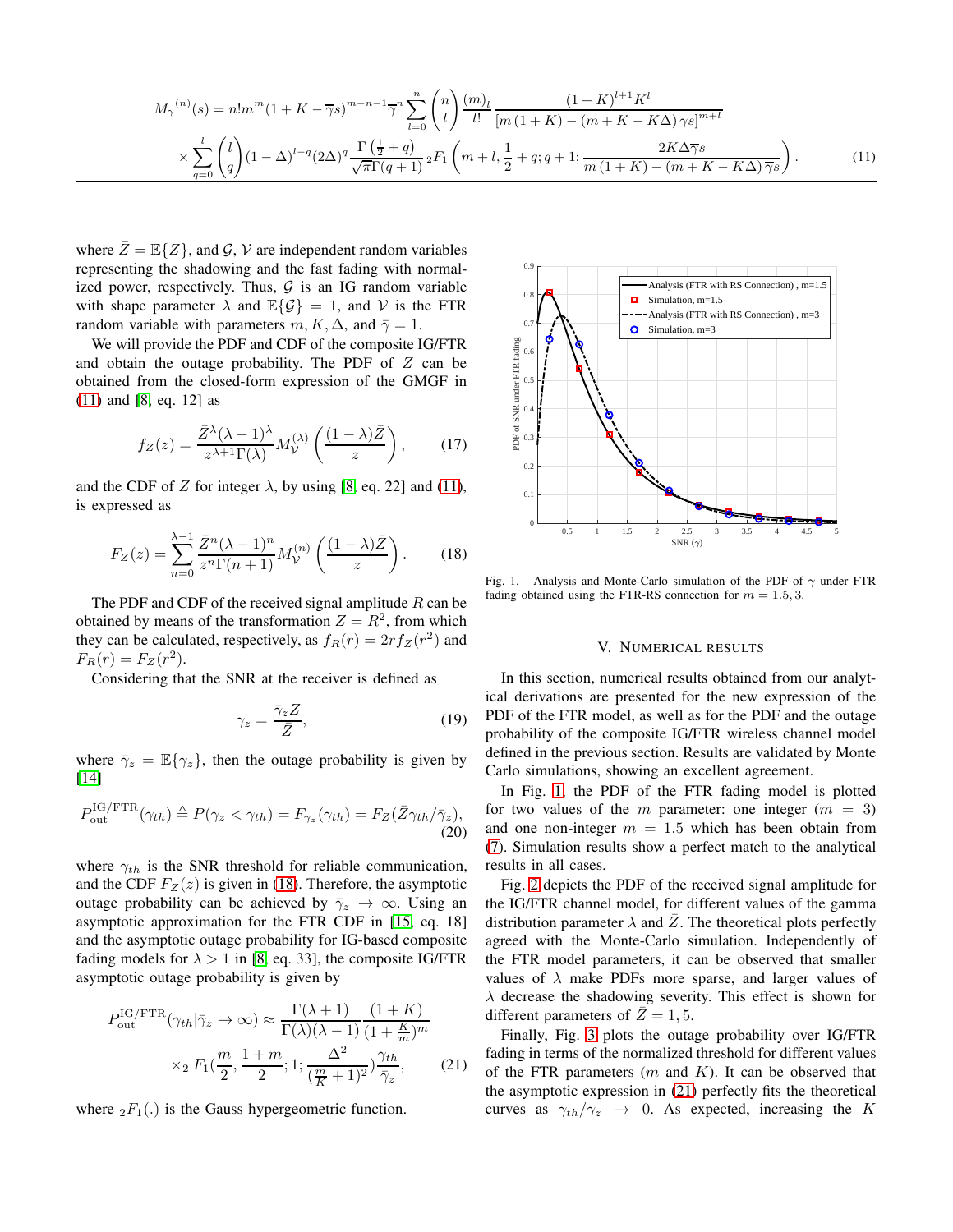

<span id="page-4-6"></span>Fig. 2. Analytical and simulation results for the signal amplitude PDF of composite IG/FTR model with parameters  $\bar{\gamma} = 1$ ,  $K = 4$ ,  $\Delta = 0.2$ , and  $m = 2$ .



<span id="page-4-7"></span>Fig. 3. Analytical, asymptotic and simulation results for the outage probability of composite IG/FTR vs.  $\gamma_{th}/\bar{Z}$  with parameters  $\bar{\gamma} = 1, \Delta = 0.3$ , and  $\lambda = 2$ .

parameter, representing the power ratio of the specular to diffuse components, decreases the outage probability. Also, the outage probability declines for light ( $m = 10$ ) fluctuations in comparison to strong  $(m = 2)$  fluctuations of the specular components. On the other, the diversity order remains the same independently of the FTR parameters, as shown by the same slope in the high SNR regime (high values of  $\bar{Z}$ ).

## VI. CONCLUSION

We presented a flexible connection that describes the relationship between the Fluctuating Two-Ray (FTR) and Rician Shadowed fading models. Based on this novel formulation, we provided for the first time a closed-form expression of the GMGF for FTR fading. As an application of these results, the chief statistical functions as well as the exact and asymptotic outage probability of a composite IG/FTR wireless channel model have been provided in closed-form.

# **APPENDIX** SOLVING INTEGRAL I1

The integral I1 for positive integer  $P_1$ , arbitrary positive P2, arbitrary  $\alpha$  and  $|\beta|$  < 1 can be computed as

$$
I1 \triangleq \int_0^{\pi} \frac{(1+\alpha \cos(\theta))^{P_1}}{(1+\beta \cos(\theta))^{P_2}} d\theta
$$
\n
$$
\stackrel{(A)}{=} \frac{1}{(1-\beta)^{P_2}} \int_0^1 (1-\alpha+2\alpha x)^{P_1} \left(1+\frac{2\beta}{1-\beta}x\right)^{-P_2}
$$
\n
$$
\times (-1)x^{-\frac{1}{2}}(1-x)^{-\frac{1}{2}}dx
$$
\n(23)

$$
\stackrel{(B)}{=} \frac{-1}{(1-\beta)^{P2}} \sum_{q=0}^{P1} {P1 \choose q} (2\alpha)^q (1-\alpha)^{P1-q}
$$

$$
\times \int_0^1 x^{q-\frac{1}{2}} (1-x)^{-\frac{1}{2}} \left(1 + \frac{2\beta}{1-\beta} x\right)^{-P2} dx \tag{24}
$$

$$
\stackrel{(C)}{=} \frac{-1}{(1-\beta)^{P2}} \sum_{q=0}^{P1} {P1 \choose q} (2\alpha)^q (1-\alpha)^{P1-q} \frac{\sqrt{\pi} \Gamma (q+\frac{1}{2})}{\Gamma (q+1)}
$$
  
×  ${}_2F_1 \left(P2, q+\frac{1}{2}; q+1; -\frac{2\beta}{1-\beta}\right)$ , (25)

where (A) followed from the change of variables  $cos(\theta)$  =  $2x - 1$ , yielding  $d\theta = \frac{-dx}{\sqrt{x}\sqrt{1-x}}$ ,  $(B)$  followed by using the binomial theorem  $(a+b)^n = \sum_{q=0}^n {n \choose q} a^{n-q} b^q$  for positive integer  $P1$ , and  $(C)$  is obtained from the integral representation of the Gauss hypergeometric function [\[9,](#page-5-2) eq. (9.111)]

$$
{}_{2}F_{1}(a,b;c;z)
$$
  
=  $\frac{\Gamma(c)}{\Gamma(b)\Gamma(c-b)} \int_{0}^{1} t^{b-1} (1-t)^{c-b-1} (1-tz)^{-a} dt$  (26)

where  $a = P2$ ,  $b = q + \frac{1}{2}$ ,  $c = q + 1$  and  $z = -\frac{2\beta}{1-\beta}$ .

#### **REFERENCES**

- <span id="page-4-0"></span>[1] J. M. Romero-Jerez, F. J. Lopez-Martinez, J. F. Paris, and A. J. Goldsmith, "The Fluctuating Two-Ray Fading Model: Statistical Characterization and Performance Analysis," *IEEE Trans. Wireless Commun*., vol. 16, no. 7, pp. 4420-4432, Jul. 2017.
- <span id="page-4-1"></span>[2] M. K. Samimi, G. R. MacCartney, S. Sun and T. S. Rappaport, "28 GHz Millimeter-Wave Ultrawideband Small-Scale Fading Models in Wireless Channels," *2016 IEEE 83rd Vehicular Technology Conference (VTC Spring)*, 2016, pp. 1-6.
- <span id="page-4-2"></span>[3] M. Olyaee, M. Eslami, J. Haghighat and W. Hamouda, "Performance Analysis of Cellular Downlink With Fluctuating Two-Ray Channels Under Inter-Cell Interference," in *IEEE Trans. Veh. Technol.*, vol. 69, no. 11, pp. 13437-13449, Nov. 2020.
- <span id="page-4-3"></span>[4] H. Hashemi, J. Haghighat, M. Eslami and K. Navaie, "Amplify-and-Forward Relaying With Maximal Ratio Combining Over Fluctuating Two-Ray Channel: Non-Asymptotic and Asymptotic Performance Analysis," in *IEEE Trans. Commun.*, vol. 68, no. 12, pp. 7446-7459, Dec. 2020.
- <span id="page-4-4"></span>[5] H. M. Srivastava and P. W. Karlsson, *Multiple Gaussian Hypergeometric Series.* Hoboken, NJ, USA: Wiley, 1985.
- <span id="page-4-5"></span>[6] J. Zhang, W. Zeng, X. Li, Q. Sun and K. P. Peppas, "New Results on the Fluctuating Two-Ray Model With Arbitrary Fading Parameters and Its Applications," in *IEEE Trans. Veh. Technol.*, vol. 67, no. 3, pp. 2766- 2770, March 2018.